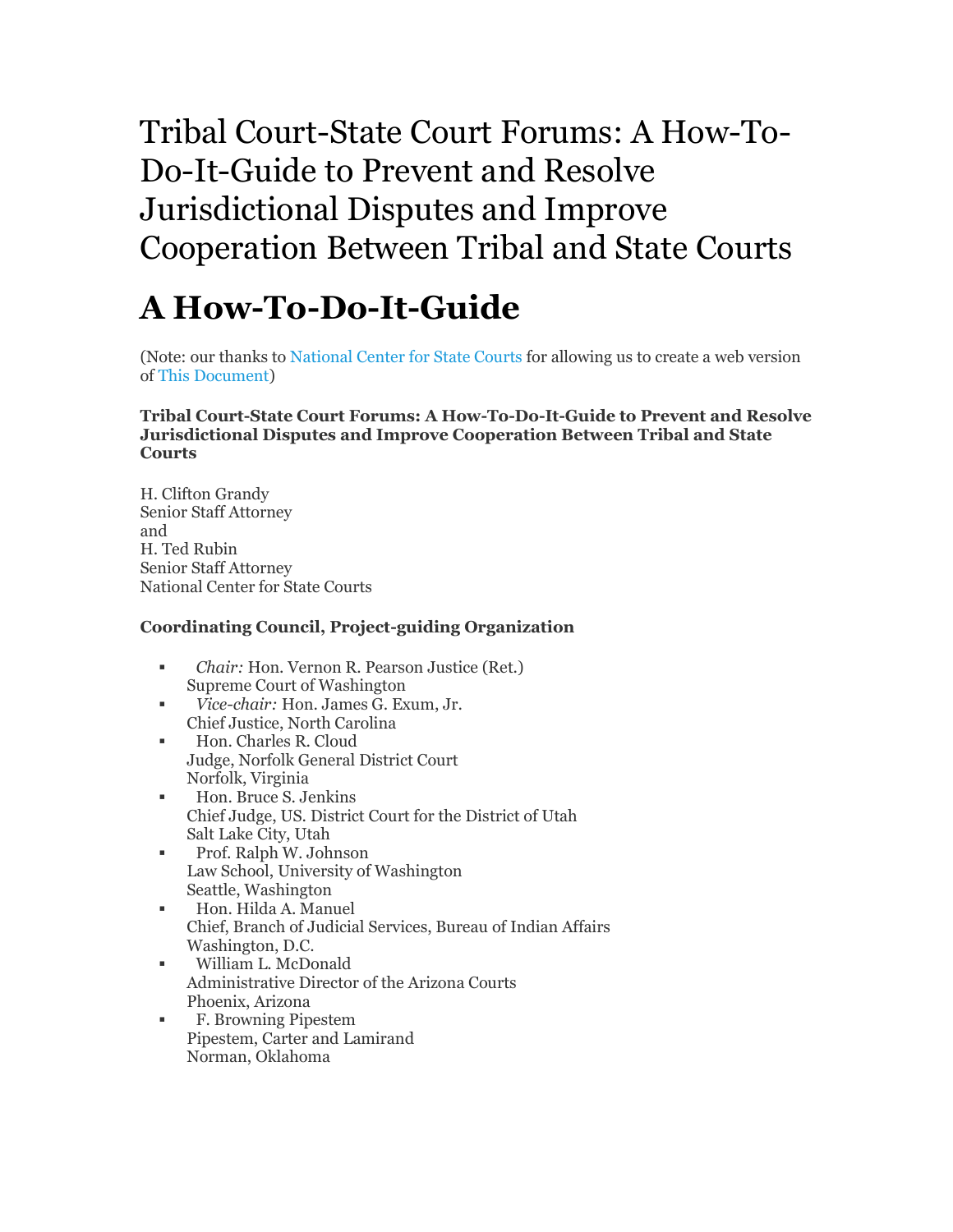- Hon. Thomas F. Schulz Judge, Superior Court Ketchikan, Alaska
- Jay V. White Attorney Seattle, Washington
- Jeanne S. Whitering Attorney Boulder, Colorado
- **Hon. Roger L. Wollman** Judge, U. S. Court of Appeals for the Eighth Circuit Sioux Falls, South Dakota
- **Hon. Robert Yazzie** Chief Justice of the Navajo Nation Window Rock, Arizona

#### **Committee on Jurisdiction in Indian Country of the Conference of Chief Justices, Project Sponsor**

- Chair: Hon. Ralph J. Erickstad North Dakota
- Vice-chair: Hon. Robert A. Miller South Dakota
- Hon. Robert E. Bakes Idaho
- Hon. James G. Exum, Jr. North Carolina
- **Hon.** Stanley G. Feldman Arizona
- Hon. Gordon R. Hall Connecticut
- Hon. A. M. (Sandy) Keith Minnesota
- **Hon.** Richard Macy Wyoming
- Hon. John C. Mowbray Nevada
- Hon. Marian P. Opala Oklahoma
- Hon. Jay A. Rabinowitz Arkansas
- Hon. Richard E. Ransom New Mexico
- Hon. J. A. Turnage Montana

#### **Project Director**

H. Ted Rubin Senior Staff Attorney National Center for State Courts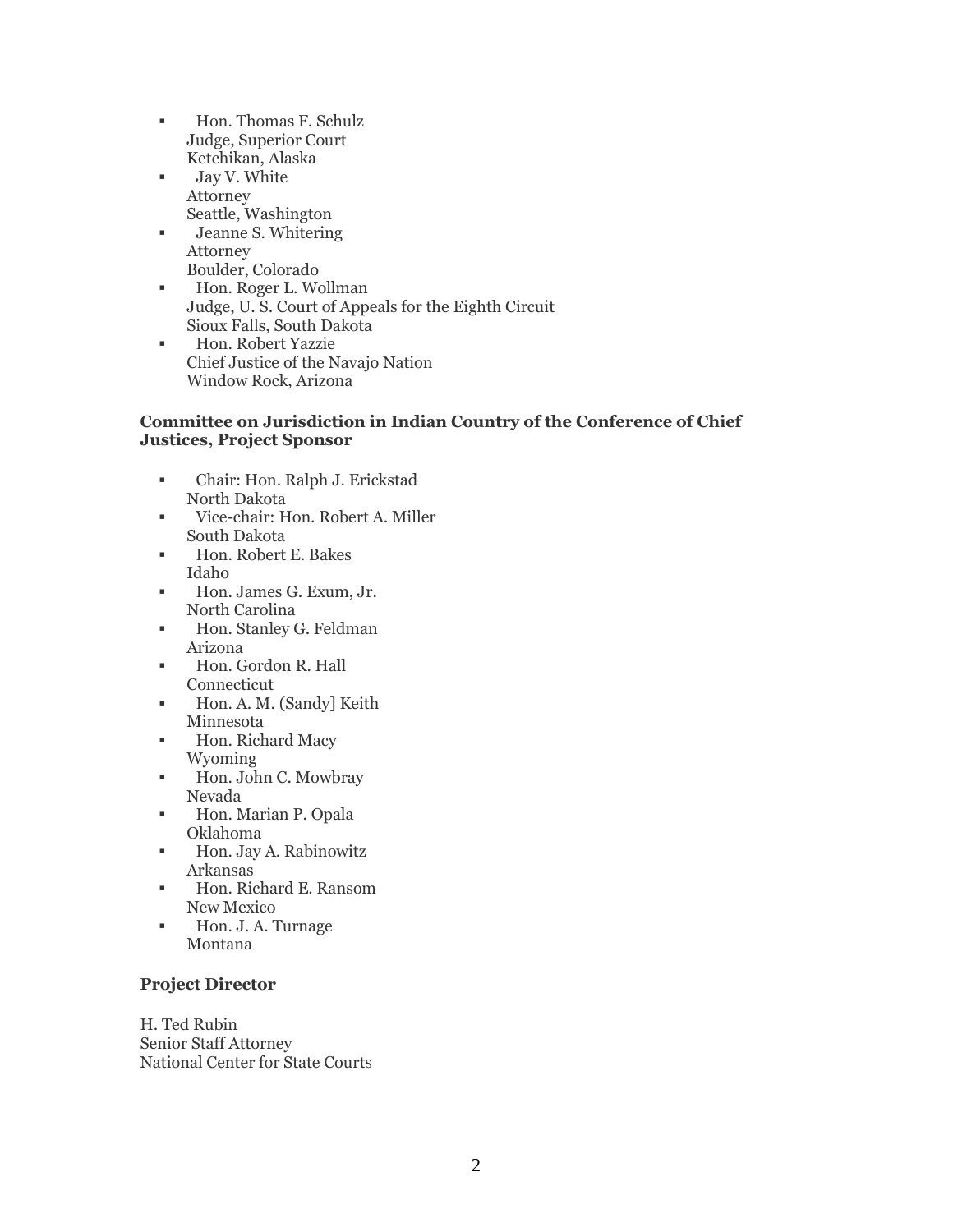*South Dakota's experience with the Tribal-State Forum has been most positive. It has allowed for the amplification of an existing dialogue with the State and Tribal Courts of South Dakota. This increased communication has resulted in an open and frank discussion of issues of mutual concern and has allowed us to work with great hope for continued growth and cooperation based on mutual respect and understanding. While the work of the Forum has been completed under this grant, it will now become an on going process to continue to examine those issues of mutual concern, and to develop rational actions to respond to those concerns.*– Hon. Robert Miller, Chief Justice, South Dakota

*There is a strong need in probably all states with Indian country to bring state and tribal officials together to address jurisdictional disputes between the two court systems.*– Hon. Jay A. Rabinowitz, Former Chief Justice, Alaska

*As an attorney representing tribal governments and dealing with tribal courts on a regular*  basis, I know first hand the important progress this project has made in establishing *ongoing relationships between tribal courts and state courts that have led to a reduction of conflicts between the courts. I have been involved in few projects during my professional life that have produced the kind of concrete results that are evident in this project.*–Jeanne S. Whiteing, Esq., Boulder, Colorado

*Arizona was fortunate to have had good working relationships between individual state and tribal judges before conducting our state forum. The Arizona Court Forum and its report have served as a focal point for building upon these relationships and for concrete action to remove barriers to cooperation between state and tribal judges in Arizona.*– William L. McDonald, Administrative Director of the Courts, Arizona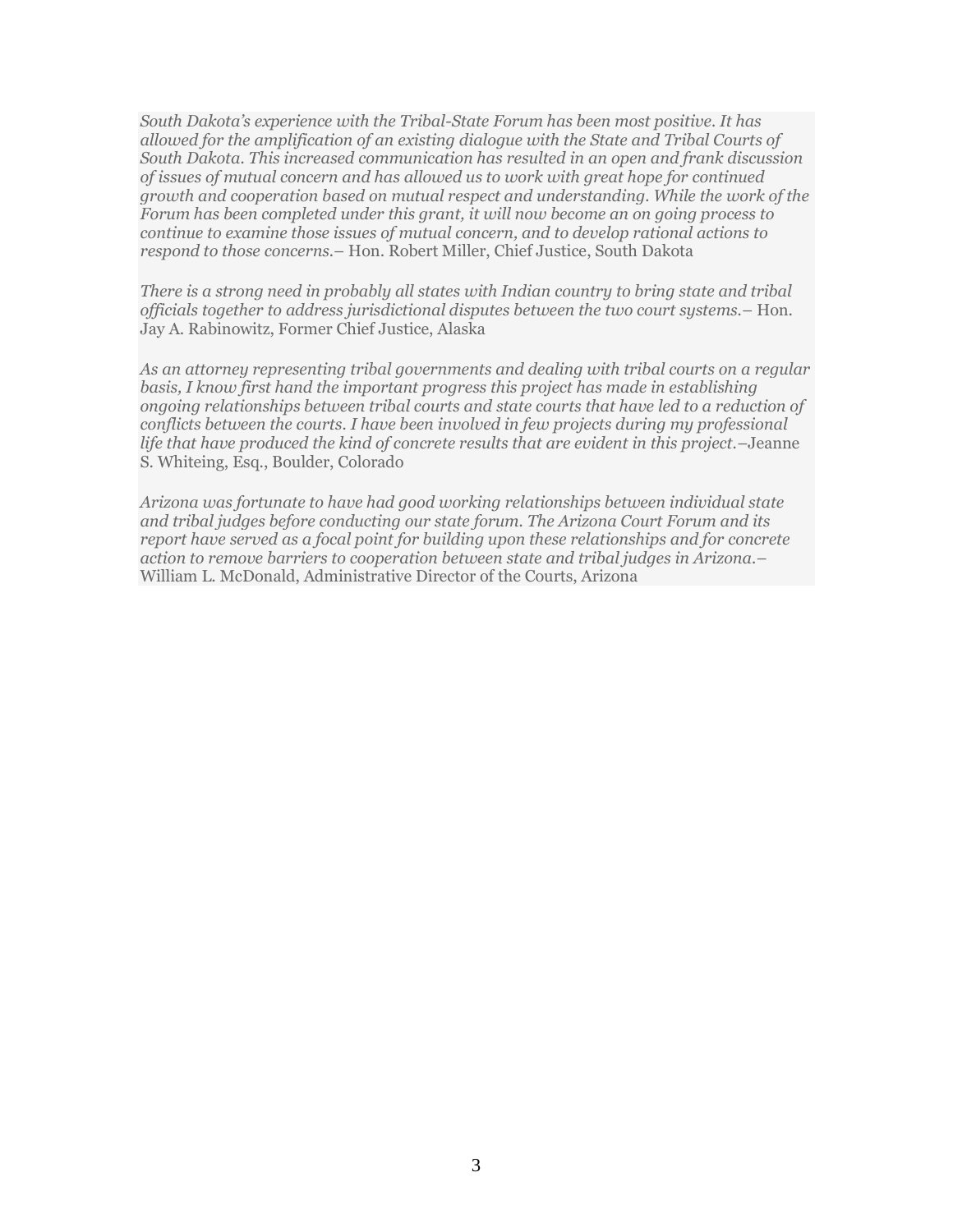#### **Foreword**

Notable advancements in reducing conflicts between tribal and state courts began in January 1989 when the Tribal Courts and State Courts: The Prevention and Resolution of Jurisdictional Disputes Project was initiated. The project has been sponsored by the Conference of Chief Justices, guided by a national coordinating council of 13 very active members, funded by the State Justice Institute, and administered by the National Center for State Courts.

The project has been addressing intersystem disputes that arise from the Indian Child Welfare Act, domestic relations matters, contracts, torts, taxation, economic development, hunting and fishing, highway traffic, criminal, and other substantive areas. We have found that great attention must also be applied to full-faith and credit or comity conflicts.

A main avenue for avoiding conflict has been the tribal court-state court forum. Chief justices of six state supreme courts have appointed these bodies. These forums chart and implement strategies to reduce jurisdictional conflicts and thereby make each court system more effective. Their main mode of action is getting tribal and state jurists and related officials to work together.

Jurisdictional conflicts are costly to court systems and particularly costly to the parties, and these conflicts delay the resolution of other pending matters. Many of these problems can be solved through informed agreements, informal intersystem working relationships, education, new or revised statutes or court rules, and other methods that a forum arranges or coordinates.

The more than 150 tribal courts in the United States share a common heritage with state and federal courts. There are close roots between these entities. Indeed, there are special qualities of tribal court jurisprudence that enrich us all.

A project goal is to stimulate chief justices in all states with tribal courts to appoint and support a forum. As chairman of the 1990 Washington forum, I can assure you that this is a most worthwhile and productive undertaking.

Justice Vernon R. Pearson (Ret.) Supreme Court of Washington Chair, Coordinating Council

#### **What Is the Purpose of a Tribal/State Court Forum?**

A tribal court-state court forum seeks workable solutions. A forum is a proven method of resolving civil and criminal jurisdictional conflicts between tribal and state courts and forestalling inappropriate litigation. State forums were initiated in three 1990 demonstration programs funded by the State Justice Institute (SJI) under the Tribal Courts and State Courts: The Prevention and Resolution of Jurisdictional Disputes Project administered by the National Center for State Courts.

## **Why Should a Forum Be Created?**

A tribal/state court forum enables judiciaries to take the lead in problem solving. Judiciaries can fashion their own solutions while invoking assistance from the legislative and executive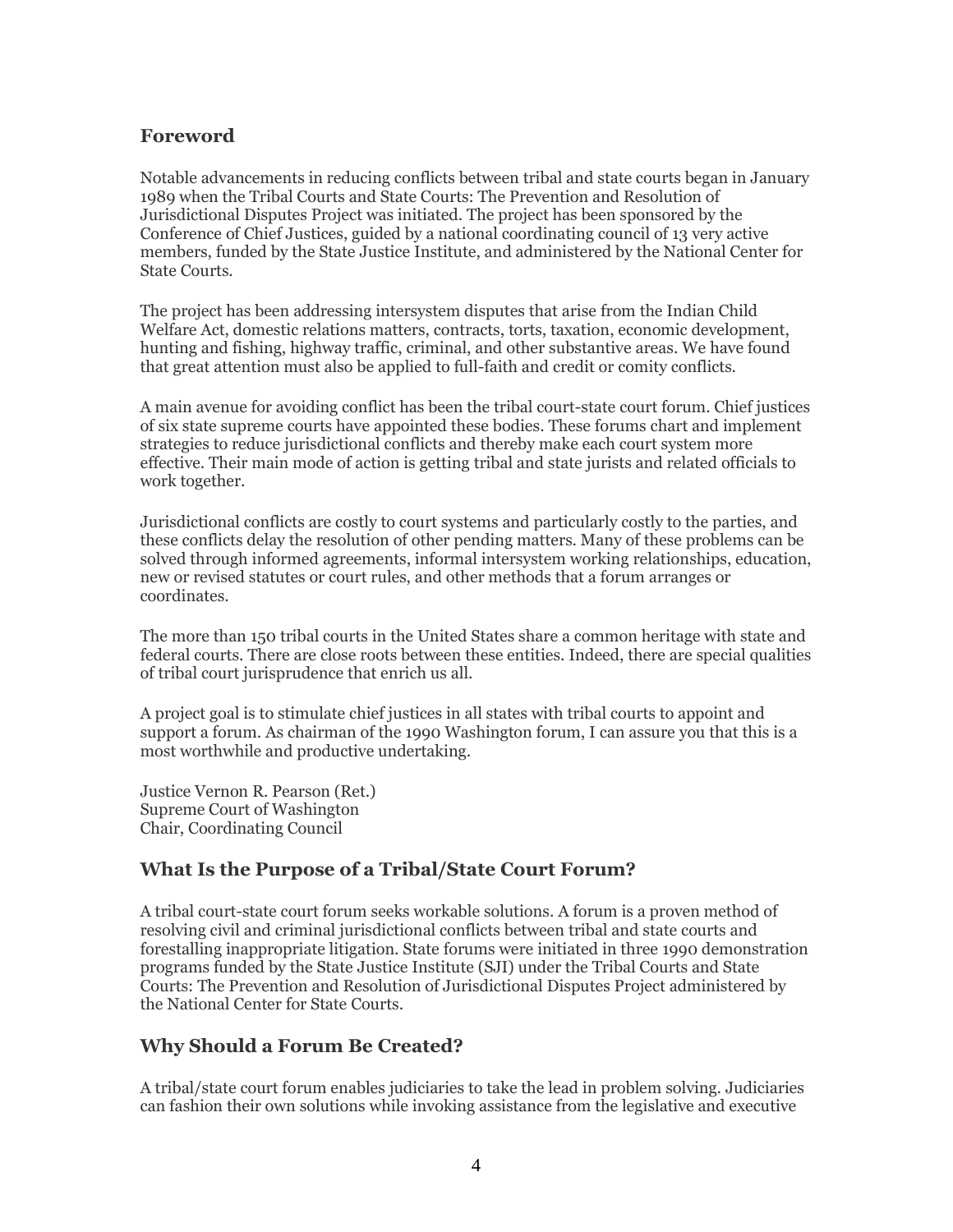branches, rather than experiencing the unpredictability of legislative or executive branch actions. A forum unites tribal and state court interests and objectives to strengthen their common ground. A forum expands tribal and state court judges' knowledge of each other's jurisdictions, procedures, and practices, and furthers their mutual respect, cooperation, and appropriate case coordination.

# **What Is the History of Tribal/State Court Forums?**

The Tribal Courts and State Courts Project came about because of the desire of the Conference of Chief Justices to address civil jurisdictional problems between state and tribal courts. The direction for the project comes from the member coordinating council, whose members include a former and present chief justice, a tribal court chief justice and a former tribal court chief judge, two federal judges, two state court judges and a state court administrator, an Indian and a non-Indian lawyer, and an Indian and a non-Indian legal scholar/consultant. The coordinating council selected three states to implement demonstration state forums: Arizona, Oklahoma, and Washington. During the first three years, the project focused exclusively on civil jurisdictional disputes. Beginning in 1992, the focus was expanded to include criminal and quasi-criminal disputes as well.

#### **Have There Been Any State Forums Other than the Demonstration Projects?**

In addition to the three demonstration projects, Michigan and South Dakota initiated state forums in 1992, with financial assistance from the project. North Dakota became the sixth forum state when it received a late-1992 direct grant from the SJI in-state education program. The Tribal Court-State Court Project sponsored a national conference, "Civil Jurisdiction of Tribal and State Courts: From Conflict to Common Ground," that was held in Seattle, Washington, in June 1991. Two hundred forty tribal, state, and federal officials participated. This conference focused on the state forum model of conflict resolution. This document draws on the learnings from the project-related state forums to provide states that have not yet implemented a forum with a "blueprint" for success.

# **A Brief Description of a Forum**

A state forum is a body of state and tribal court representatives convened by the state chief justice to find mutually acceptable and practical solutions to conflicts between the two court systems. The forum meets a minimum of four times over one year to develop and complete an action agenda; some forum members have suggested that a fifth or a sixth meeting is desirable. An action agenda covers educational needs, proposals for legislation and both state and tribal court rules, suggestions for intergovernmental agreements, preparation of a tribal court handbook, approaches to improved communication and cooperation, encouragement of cross-visitations and information sharing, and indications of other actions that should reduce conflicts. Appointing a forum to serve for two years is advantageous. A forum, during its first year, can concentrate on an action plan, and, during the second year, it can implement the action agenda. While much can be accomplished by a one year action plan design effort, a second year is critical to. achieving significant implementation.

## **What Are a Forum's Tasks?**

An initial objective is to provide an opportunity to build relationships; that is, providing a place where the judges of tribal and state courts can become familiar with one another both professionally and personally. Another task is to develop basic information about each of the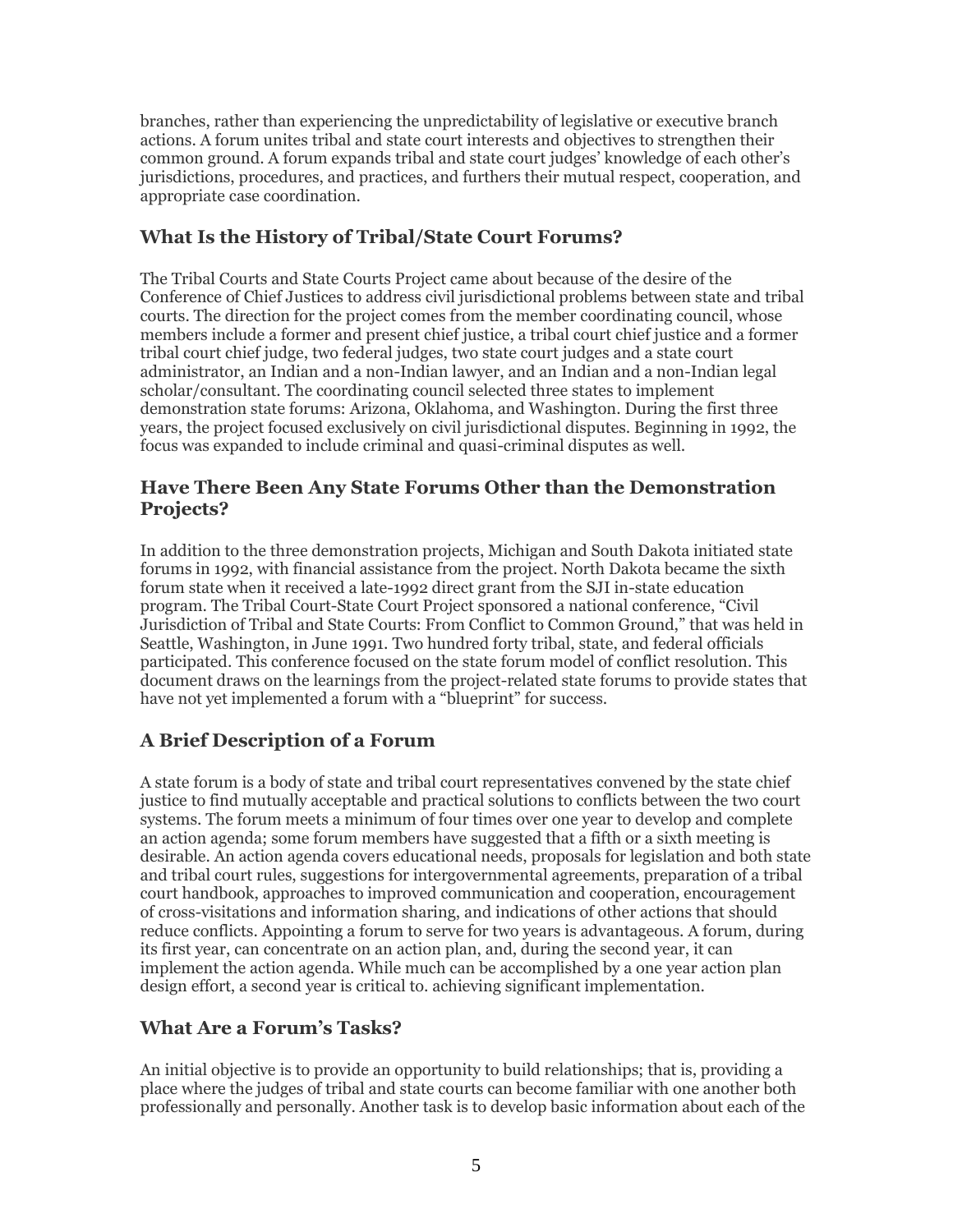tribal courts in the state. With this information, the forum can educate state judges, attorneys, and others about the tribal courts. A brief treatise on Indian law, which can be made a part of a tribal court directory, can provide useful information, such as how the U. S. Indian Child Welfare Act affects state and tribal court jurisdiction and procedures. A forum designs a plan for distributing the tribal court handbook and seeks a group, such as the Indian law section of a state bar association, to update the directory on a permanent basis. Among other tasks, a forum collects and evaluates intergovernmental agreements that take place between state or local government and tribal entities. A forum may use additional agreements to cover other substantive areas to build cooperation and reduce unnecessary litigation. Intercourt system agreements are of particular interest; for example, for sharing courthouse facilities or providing for cooperative probation supervision. The most important task of a forum is to develop an action agenda, which sets out well-defined courses of action for a number of concrete goals.

#### **Who Convenes a Forum?**

A forum is convened by the chief justice of the state supreme court. Leadership by the chief justice commands the respect of both state and tribal court systems. The chief justice's interest symbolizes that resolving conflicts between the two court systems is a priority of the state judicial system and that constructive, cooperative solutions will be sought. State chief justices have convened all six forums to date.

## **Who Should Chair a Forum?**

The chair should be a current or retired member of the state appellate or supreme court, or an active state trial court judge. The chair should be a jurist who has prior experience with tribal courts and their officials and is highly regarded by both tribal and state court judges. The chair should have a clear idea of what needs to be accomplished by the forum, genuine commitment to the concept, and respect for the existence of the tribal courts as a parallel system. The chair should be skilled at running meetings. This includes the ability to keep the forum focused on common goals and away horn political and divisive questions. The chair should champion cooperation between the two judicial systems and the fulfillment of the action plan.

All forums to date have appointed a tribal court judge as the forum vice-chair. This has worked extremely well. State chief justices have consulted with a tribal consortium or with tribal judiciaries in selecting this official, whose additional roles include substituting for the chair in the chair's absence; consulting with the chair regarding forum goals, procedures, and problems; and presiding over a committee that is appointed to focus on a particular task.

## **Who Should Be a Member of a Forum?**

Forum memberships have consisted of four state court and three tribal court officials. While the great majority have been judges, several forums have appointed state court administrative staff, an assistant attorney general, or a solicitor for a tribal court system as members. A state that has four tribal courts may wish to increase membership to four tribal court representatives. A state should select the number of members that seems best for that state. The balance between state court and tribal court members should be nearly equal. Tribal participation is essential for a forum. The appointed members should be interested in resolving conflict between the parallel judicial systems. Members should not be selected on the basis of their job title or office alone. Those who are selected should represent a diversity of views and experience and should be known for expressing these opinions. The appointed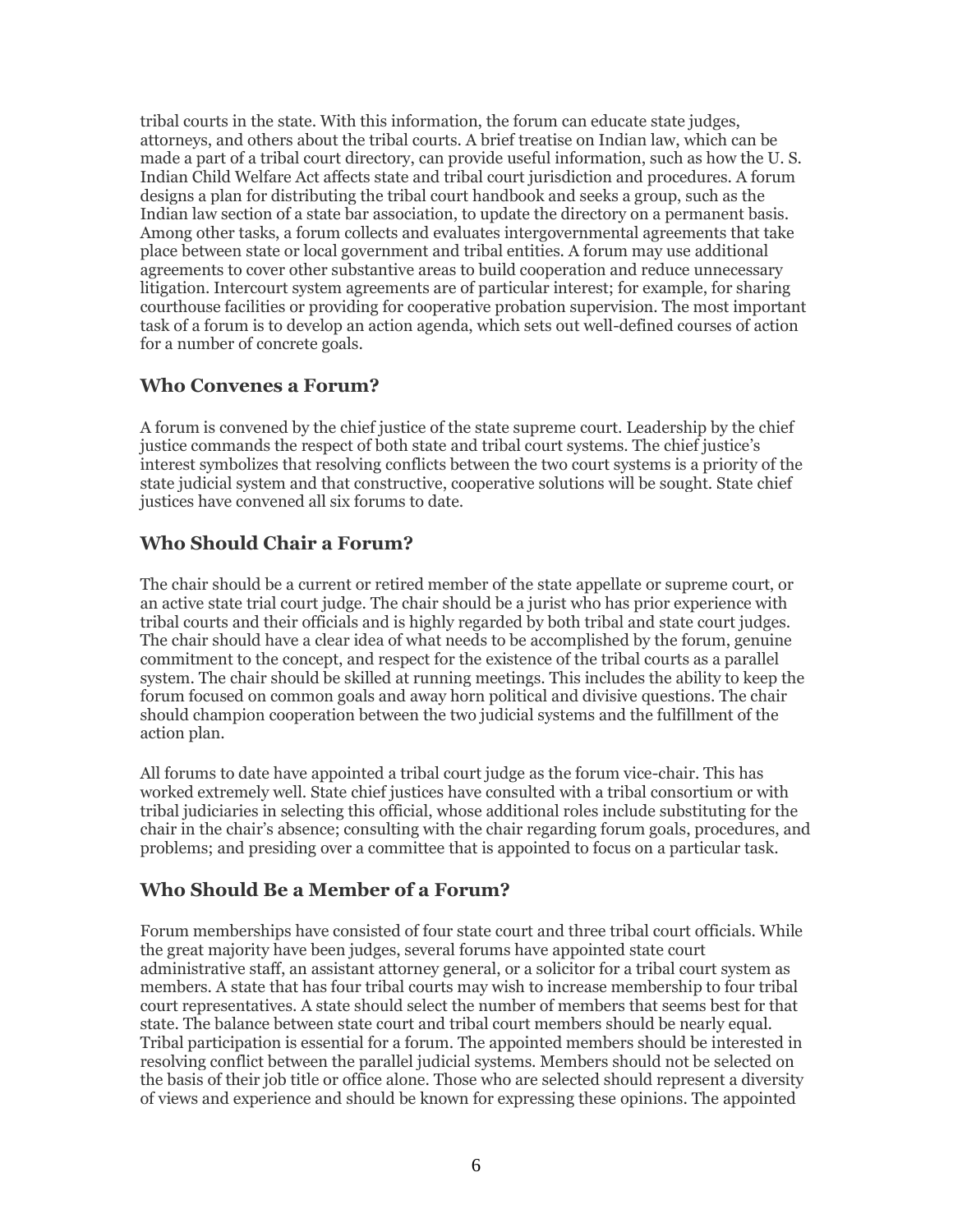Indian officials should be known for the candor of their expressions. State and tribal officials need to inform each other of their opinions and beliefs. A forum may wish to appoint additional, ex officio members.

# **What Is the Role of the Consultant?**

A law professor or practicing attorney with competence and experience in Indian law and in state-tribal issues should be a paid consultant to the forum. The consultant, appointed by the chief justice, will conduct pertinent legal research, draft potential legislation and court rules, help develop a tribal court handbook and review intergovernmental agreements, prepare the forum report and implementation plan, and conduct other activities that assist the forum. A small budget to support law student assistance to the consultant has proved beneficial. The consultant should be independent of state and tribal institutions, such as the state administrative office of the courts, the chief justice's office, and tribal attorneys' offices.

The consultant should be a person that both state court and tribal court members can trust and look to for informed advice. The consultant should make clear his or her biases, agree to the agenda that seeks tor educe disputes between the court systems, and support the effective performance of tribal and state court systems. Other important skills include organization, planning, timeliness, political acumen, and writing ability.

# **Is There a Need for Other Forum Staff?**

Chief justices have appointed a staff member of the administrative office of the courts or supreme court to prepare or arrange forum mailings, agendas, meeting places, minutes, copying, and expense reimbursements. Affixing responsibility for such administrative support is essential.

#### **What Have Been the Interpersonal Dynamics of Successful State Forums?**

The members of successful state forums were honest with each other. Members treated all other members of their forum as equals. State officials recognized tribal courts as equal, legitimate, and permanent institutions. They were willing to consider mutual cooperation on numerous issues. They looked for commonsense solutions. They tried to seek a consensus (including agreeing to disagree), used the expertise of the members, and integrated helpful public testimony into their work. Some forums established a committee structure and did certain specialized work in committees, using the general body to discuss and approve committee recommendations and products.

# **What Is the Agenda for the Forum's First Meeting?**

The first meeting should be opened by the state chief justice. The chief justice must set the tone for the importance of the work the forum will be doing and express deep interest in the process and anticipated products. The chief justice should express confidence in the chair, vice-chair, membership, and consultant. A knowledgeable person should give a history of the Committee on Jurisdiction in Indian Country of the Conference of Chief Justices, which sponsored the national project; the coordinating council, which guided the project; the National Center for State Courts, which administered the project; the state forums movement; and the expectations for the forum in your state. Before the first meeting, members should have received copies of forum reports from other states and project articles and publications. Members should be informed that these materials illustrate the scope of a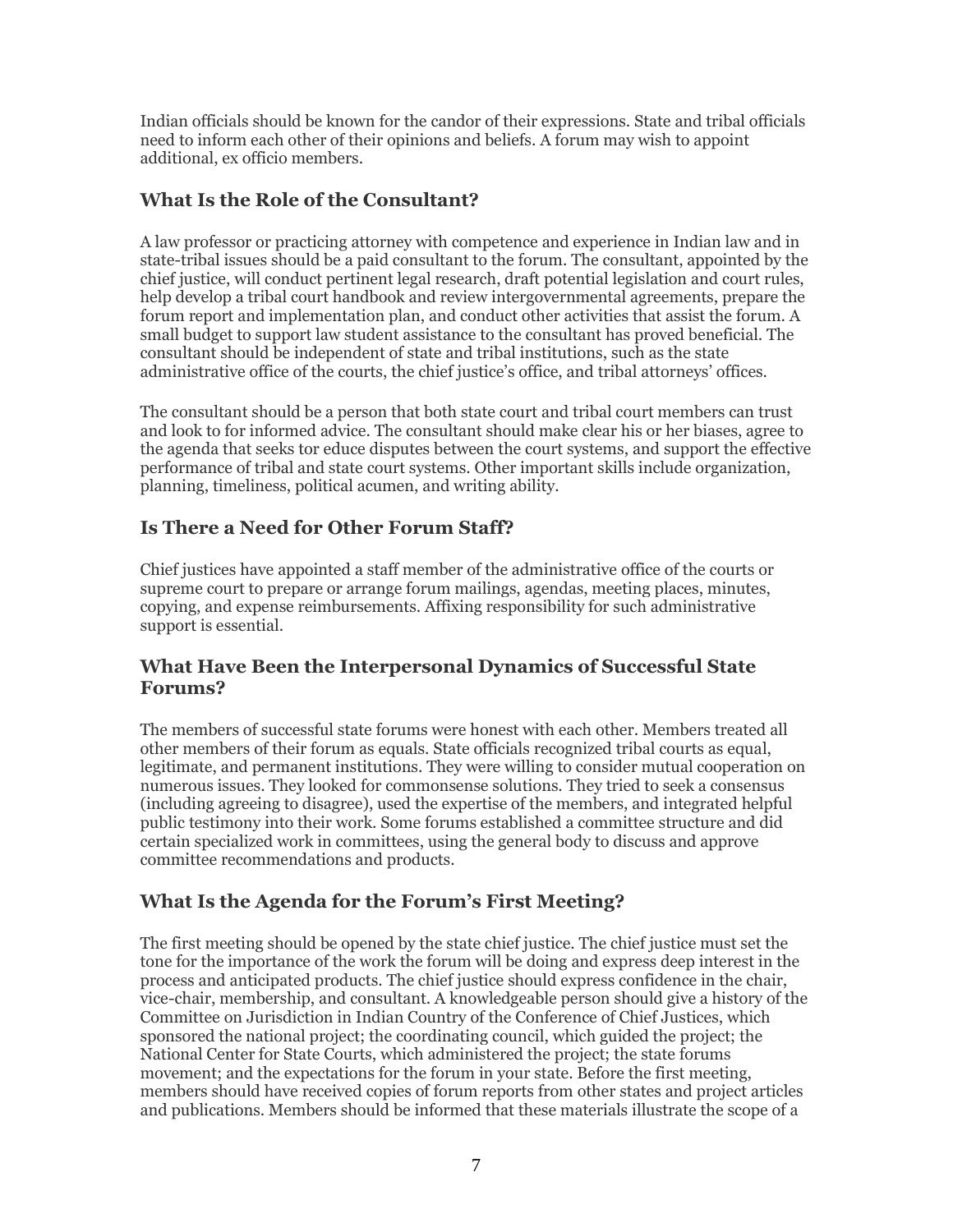forum's work and other states' action agendas, but their issues may well differ, and the direction of their recommendations and implementation plan will have unique qualities. The initial identification of issues should take place at the first meeting. This can be done as members introduce themselves and are asked to comment on jurisdictional problems they have experienced or consider important. In further identifying issues that this state forum should pursue, the findings of other state forums should be drawn upon. The consultant should compile or at least be aware of the state forum final reports, articles, compilations, tribal court handbooks, state action plans developed at the project's national conference, and other project materials that can be used to place other possible issues and directions on the table.

The issue identification process should not be closed at the first meeting but should remain open. The chair or the consultant should continue to solicit further views from the members, and prioritization of these concerns should be ongoing.

Some of the issues that forums have identified early on have been lack of access to tribal codes and appellate decisions, state court inattention to Indian Child Welfare Act requirements, lack of recognition of each other's judgments, uncertainty of state highway patrol jurisdiction through Indian country, problems enforcing state court judgments in Indian country, law enforcement cross-deputization needs, unfamiliarity with officials and procedures of the other court system, and concurrent jurisdictional problems, such as with divorce. As issues are identified, their possible solutions should begin to be identified as well. The chair should inform the membership of the forum's goals of formulating an action plan and an implementation scheme to accompany this plan. Toward this end, one state forum appointed committees at its first meeting, another state forum at its second meeting, although other forums did not appoint committees.

There needs to be discussion and planning for the other meetings the forum will hold, including one or two meetings where public testimony will be taken and that are held, preferably, in or near Indian country.

#### **Is There a Role for the Public?**

A forum should hold at least one public hearing. A public hearing serves several functions. First, it allows the forum to gather information from informed citizens and from tribal, state, and federal officials who are not members of the forum. Second, it ensures that the forum process does not overlook the views of those persons who have personal experiences with the court systems. Third, the public hearing process gives the forum visibility and should increase the support for the forum in both the Indian and non- Indian communities. If possible, several public hearings should be held in different locations. One state forum conducted four public hearings at various locations, arranged for just several forum members to attend so that all members would not experience burdens on their time, and recorded and transcribed the hearings so that all members could be fully informed as to the content. A public hearing should be structured not to exclude input, but to ensure that specific input is gathered. One way is to first make sure that a public hearing has an agenda that shows what issues the forum is considering. Invite experts on specific issues to offer testimony. Likewise, the perspectives of affected agencies can also be solicited. One state forum's public hearing was formatted as follows: The public hearing had two issues on its agenda, one issue was set for the morning and one issue for the afternoon. The testimony was presented in panels. An invited panel led the discussion of each issue. Subsequent panels were composed of interested citizens. A final panel was composed of persons who wanted to speak on other topics. Each speaker should have a prescribed time limit. Speakers should be encouraged to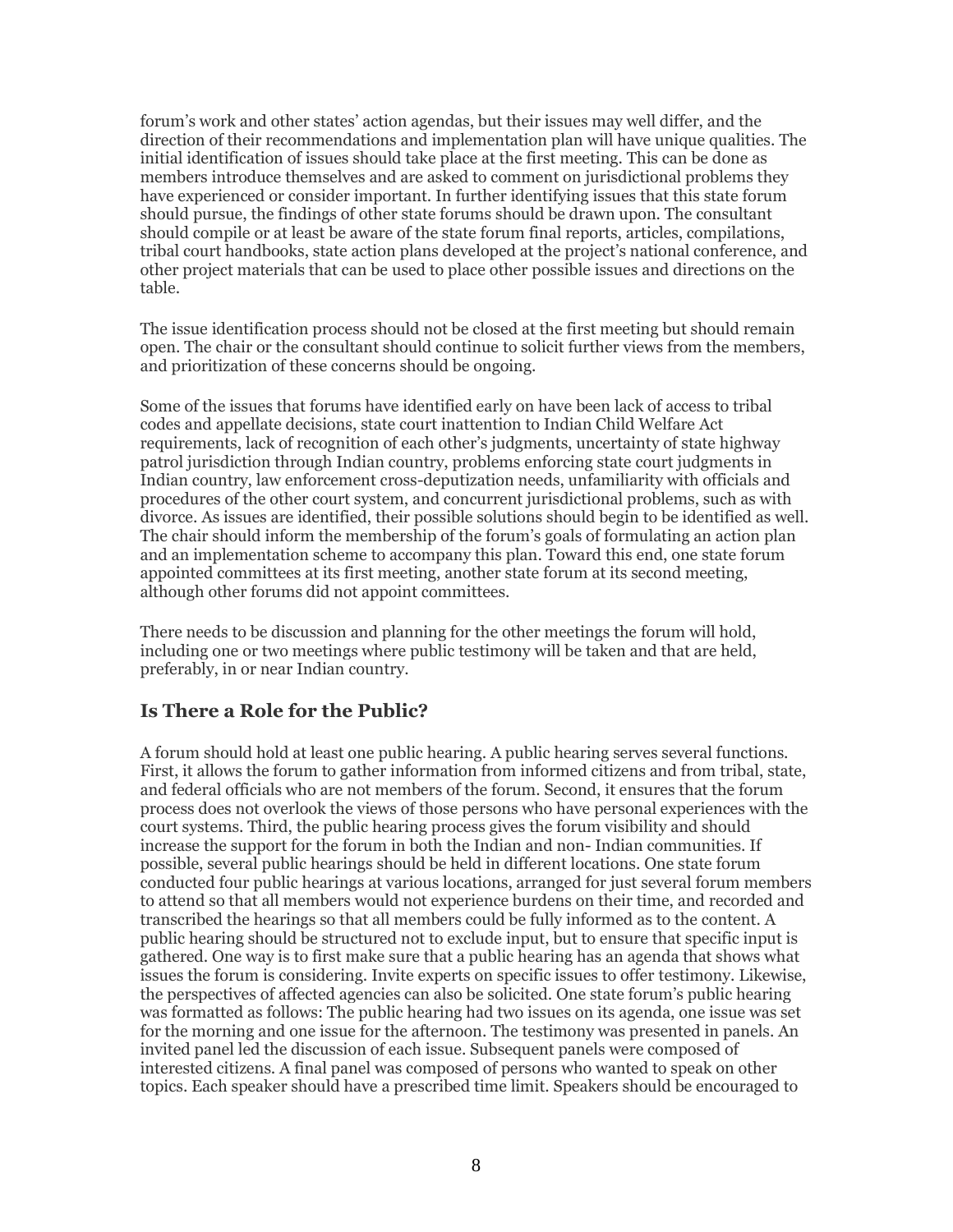submit a written copy of their testimony. A forum can take testimony for part of a day and hold its deliberative meeting later in the day.

# **What Takes Place at Other First-year Meetings?**

The consultant describes ongoing research findings. Members report on discussions with colleagues or associates regarding conflicts and resolution strategies. Public hearings are held, and their content is assessed. Intergovernmental agreements are examined, and the need for additional agreements, for intercourt system agreements and for intertribal agreements, is set forth. The content of a tribal court directory is approved, and the materials are obtained. If appointed, committees report, and their recommendations are assessed. State or tribal legislation and court rules may be drafted and approved. Priority areas for address emerge. Recommendations begin to be formulated together with supporting rationales. The consultant submits a draft report. Following deliberation, the report is approved for transmission to the chief justice and for publication. A dissemination plan is approved.

#### **What Else Should One Know About the Forum's Action and Implementation Plan?**

An action plan should address problem issues in order of their priority. The action plan should focus on those items that are manageable given the forum's budgetary and time restraints. The language should be detailed. The action plan should include short-term goals that can be accomplished fairly easily.

A good format is to have detailed recommendations followed by commentary and rationale. The more specific and detailed the action item is, the greater the likelihood of implementation. Interrelated components of an action plan should be structured so that they can be implemented in stages and so that support grows as each component is implemented.

A prime emphasis should concern what the judiciaries should do through rule, practice, education, communication, assistance, and other methods. Actions that may be taken by related organizations, such as bar associations, law schools, law libraries, and legal database entities, can be pertinent. Legislative and executive actions may be important, but these should have a connection to improving judicial system performance. Some forums' recommendations have extended to the need for certain intergovernmental agreements, and even intertribal agreements, that will affect courts.

A coordinated implementation plan is the final step in a forum's deliberation year. This plan calls for specific bodies to take specific actions to accomplish particular agenda items, and, as appropriate, by specific dates. A second forum year for implementation is very important. Probably, fewer meetings are needed. A forum can meet formally and informally with appropriate officials to stimulate action plan fulfillment. Members can revise an implementation plan as experience indicates.

Any implementation plan has a head start just because state and tribal officials have gotten to know each other and have worked together to address common concerns.

## **Are Forums Effective?**

Forums have not achieved all of their objectives. Various forums have obtained pertinent legislation and court rules, annual law school symposia on Indian law topics, an institutional